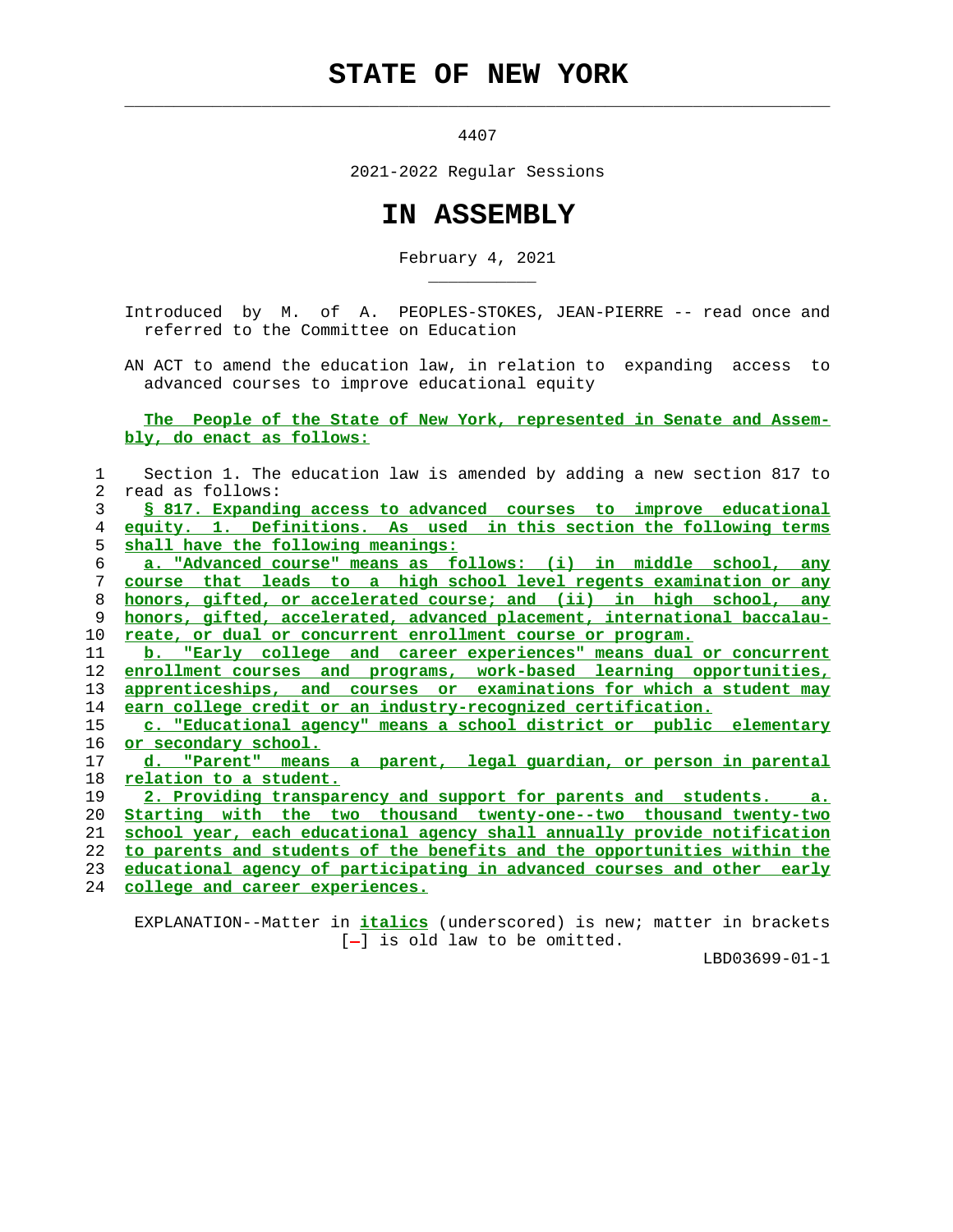A. 4407 2

|          | b. For students in grades five through six, such notification shall                           |
|----------|-----------------------------------------------------------------------------------------------|
| 2        | include:                                                                                      |
| 3        | (i) a clear and understandable description of the middle and high                             |
| 4        | school courses students should take in order to be prepared for entry                         |
| 5        | and success in college, the workforce, and active citizenship, including                      |
| 6        | <u>but not limited to advanced courses;</u>                                                   |
| 7        | (ii) language advising students and parents of the benefits of partic-                        |
| 8        | ipating in advanced courses and other early college and career experi-                        |
| 9        | ences; and                                                                                    |
| 10       | (iii) a description of the advanced courses offered by the school                             |
| 11       | district in middle and high school and how to prepare for and enroll in                       |
| 12       | them.                                                                                         |
| 13       | c. For students preparing to enter grades seven through twelve, such                          |
| 14       | notification shall occur by January first of each school year or two                          |
| 15       | weeks before registration for classes for the upcoming school year,                           |
| 16       | whichever is earlier, and shall include:                                                      |
| 17       | (i) a clear and understandable description of the courses students                            |
| 18       | should take in the applicable grade span in order to be prepared for                          |
| 19       | entry and success in college, the workforce, and active citizenship,                          |
| 20       | <u>including but not limited to advanced courses:</u>                                         |
| 21       | (ii) language advising students and parents of the benefits of partic-                        |
| 22       | ipating in advanced courses and other early college and career experi-                        |
| 23       | ences;                                                                                        |
| 24       | (iii) a description of the advanced courses and early college and                             |
| 25       | career experiences to be offered by the school and school district in                         |
| 26       | the following school year; and                                                                |
| 27       | (iv) a description of the academic and non-academic support the school                        |
| 28       | and school district provide to help students succeed in advanced cours-                       |
| 29       | es, as well as any financial assistance available to reduce or eliminate                      |
| 30       | any costs associated with participation in advanced courses, including                        |
| 31       | but not limited to related fees, supplies, and assessments.                                   |
| 32       | d. Notification under this subdivision shall be provided in no fewer                          |
| 33       |                                                                                               |
|          | than the five most commonly spoken languages in the educational agency,                       |
| 34       | provided that, if an educational agency has a policy to provide informa-                      |
| 35       | tion in more than five languages, the educational agency shall adhere to                      |
| 36       | such policy.                                                                                  |
| 37       | e. Notification under this subdivision shall be provided electron-                            |
| 38       | ically or by mail and be posted on the educational agency's website.                          |
| 39       | The department shall develop model notification templates for use                             |
| 40       | by educational agencies and shall translate such model notifications                          |
| 41       | into no fewer than the ten most commonly spoken languages in the state.                       |
| 42       | 3. Automatic enrollment in advanced courses. a. Starting with the two                         |
| 43       | thousand twenty-two--two thousand twenty-three school year, each school                       |
| 44       | district shall adopt a policy providing for automatic enrollment in                           |
| 45       | advanced coursework. Such policy shall automatically enroll any student                       |
| 46       | entering grades seven through twelve who demonstrates readiness as                            |
| 47       | provided in this subdivision in the next level of advanced course                             |
| 48       | offered by the educational agency. Such policy shall include automatic                        |
| 49       | enrollment in advanced courses in English language arts, math, and                            |
| 50       | science, and may include any additional subjects as determined by the                         |
| 51<br>52 | educational agency.<br>b. Students shall be able to demonstrate readiness using one of multi- |
| 53       | ple measures on a list promulgated by the commissioner specifying such                        |
| 54       | measures. Such list shall include, but shall not be limited to, scoring                       |
| 55       | proficient or advanced on a statewide assessment, and shall include                           |